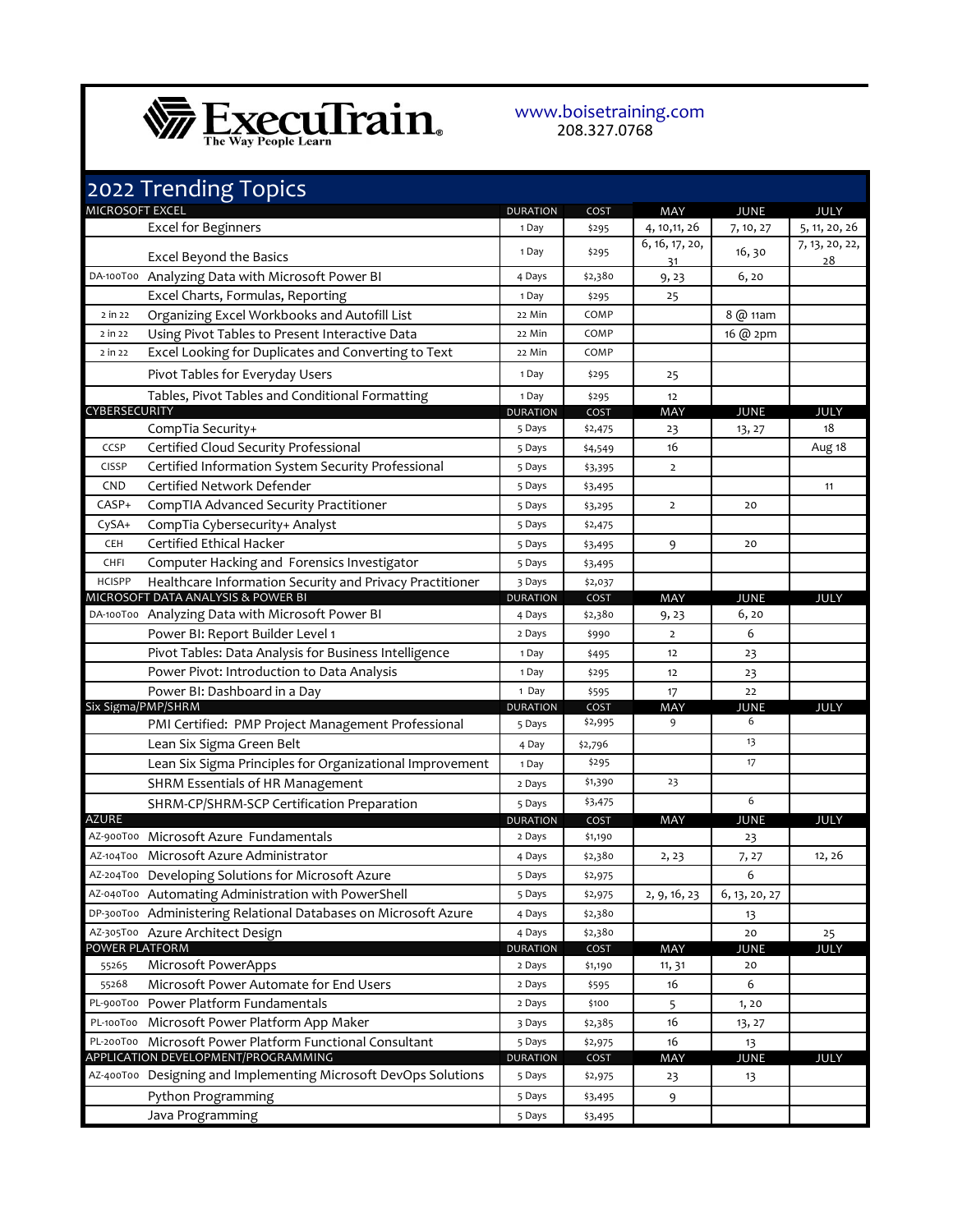|                    | 2022 Trending Topics                                                           |                         |         |                |               |             |
|--------------------|--------------------------------------------------------------------------------|-------------------------|---------|----------------|---------------|-------------|
|                    | NETWORKS & SYSTEM ADMINISTRATORS                                               | <b>DURATION</b>         | COST    | <b>MAY</b>     | JUNE          | <b>JULY</b> |
|                    | CompTia Network+                                                               | 5 Days                  | \$2,475 | 23             | 20            |             |
|                    | Why You Need A Multi-Cloud Strategy                                            | 1 Hour                  | COMP    | 4              |               |             |
| CCNA               | Cisco <sup>®</sup> Implementing and Administering Cisco <sup>®</sup> Solutions | 5 Days                  | \$4,195 | $\overline{2}$ | 6             |             |
|                    | MD-100T00 Windows 10                                                           | 5 Days                  | \$2,975 | 23             | 20            |             |
|                    | MD-101T00 Managing Modern Desktops                                             | 5 Days                  | \$2,975 | 9              | 6             | 11          |
| 10961<br>AZ-040T00 | Automating Administration with PowerShell                                      | 5 Days                  | \$2,975 | 16, 23         | 6, 13, 20, 27 | 18          |
|                    | <b>UPSKILLING --- MINDTOOLS</b>                                                | <b>DURATION</b>         | COST    | MAY            | <b>JUNE</b>   | <b>JULY</b> |
|                    | CompTia A+                                                                     | 5 Days                  | \$2,475 | 9              | 6             |             |
|                    | <b>Accounting Essentials</b>                                                   | 1 Day                   | \$395   |                | 10            |             |
|                    | QuickBooks                                                                     | 2 Days                  | \$790   | 19             |               |             |
|                    | Learn to Use Outlook Properly & Watch Your Productivity<br>Soar                | 1 Day                   | \$295   |                |               |             |
| 2 in 22            | Creating a Basic Query using SQL                                               | 22 Minutes              | COMP    | 11 $@$ 1pm     |               |             |
|                    | SQL Language Fundamentals                                                      | 1 Day                   | \$495   |                | 8             | 14          |
|                    | SQL Language Advanced                                                          | 1 Day                   | \$495   |                | 14            | 18          |
|                    | Adobe Acrobat                                                                  | 1 Day                   | \$350   |                |               |             |
|                    | Introduction Project Management and Microsoft Project                          | 3 Days                  | \$1,785 |                |               |             |
|                    | Microsoft Project for Beginners                                                | 1 Day                   | \$395   |                |               |             |
|                    | TRANSFORMING WORKPLACES                                                        | <b>DURATION</b>         | COST    | MAY            | <b>JUNE</b>   | <b>JULY</b> |
|                    | ITIL <sup>®</sup> 4 Foundations                                                | 2 Days                  | \$1,695 |                |               |             |
|                    | <b>Business Grammar and Writing</b>                                            | 1 Day                   | \$395   |                | 6             |             |
| 2 in 22            | <b>Writing Professional Emails</b>                                             | 22 Minutes              | COMP    | 17 @ 10am      |               |             |
|                    | Critical Thinking                                                              | 1 Day                   | \$395   |                |               |             |
|                    | <b>Crucial Conversations</b>                                                   | 1 Day                   | \$395   |                |               |             |
|                    | <b>Creative Problem Solving</b>                                                | 1 Day                   | \$395   |                |               |             |
|                    | Leadership and Influence                                                       | 1 Day                   | \$395   |                |               |             |
|                    | JOB SKILLS PATH --- TRY SOMETHING NEW                                          | <b>DURATION</b>         | COST    | MAY            | <b>JUNE</b>   | <b>JULY</b> |
|                    | <b>Medical Office Administration</b>                                           | $11$ Days +<br>Labs     | \$1,200 |                |               |             |
|                    | Medical Coding - Includes Terminology, CPC, ICD10, HCPS,<br><b>HIPAA</b>       | 8 Weeks<br>T & Th + Lab | \$3,850 |                |               |             |
|                    | CompTia IT+ Fundamentals                                                       | 5 Days                  | \$2,475 |                |               |             |
| HelpDesk<br>Tech   | CompTia Helpdesk Certification                                                 | $10$ Days +<br>Labs     |         |                |               |             |
|                    | Court Reporter/Stenographer                                                    | 18 Months               |         |                | 12            |             |
|                    | AutoCad Essentials for Novice Users                                            | 5 Days                  |         |                |               |             |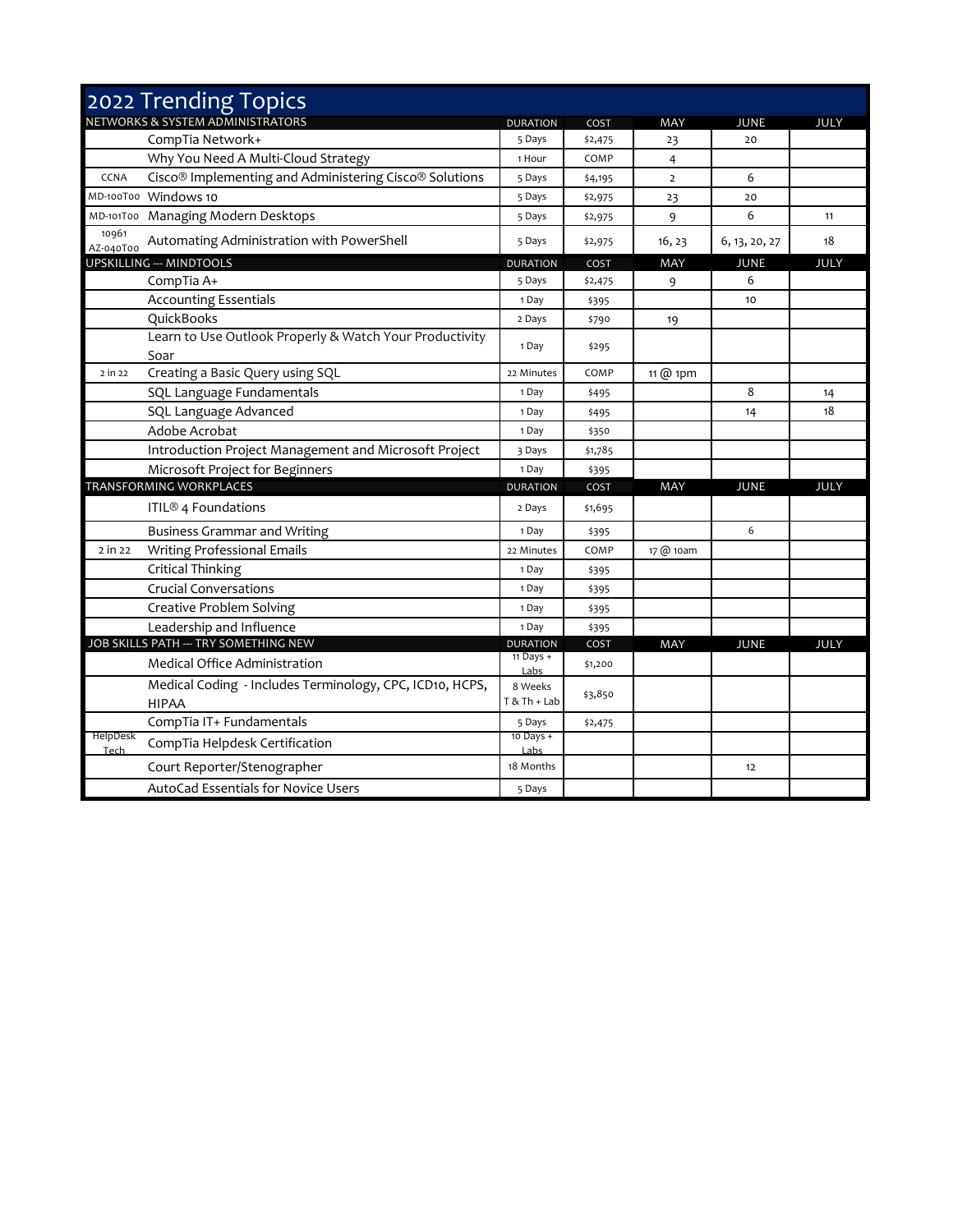|                        | <b>Training Schedule</b>                                |                          |               |                      |                          |      |
|------------------------|---------------------------------------------------------|--------------------------|---------------|----------------------|--------------------------|------|
| <b>BUSINESS SKILLS</b> |                                                         | <b>DURATION</b>          | COST          | MAY                  | <b>JUNE</b>              | JULY |
|                        | Spelling/Abbreviations/Numbers/Sentence Structure       | 1 Day                    | \$395         |                      |                          |      |
|                        | <b>Advanced Business Writing</b>                        | 2 Days                   | \$1,150       |                      | 6                        |      |
|                        | Business Etiquette: Phone, Email, and Text              | 1 Day                    | \$395         | 6                    |                          |      |
|                        | <b>Business Math</b>                                    | 1 Day                    | \$395         |                      |                          |      |
|                        | <b>Communication Strategies</b>                         | 1 Day                    | \$395         | $\overline{2}$       | 21                       |      |
|                        | Conflict Resolution and Civility                        | 1 Day                    | \$395         | 9                    | 14                       |      |
|                        | <b>Negotiation Skills</b>                               | 1 Day                    | \$395         | 13                   |                          |      |
|                        | MICROSOFT OFFICE                                        | <b>DURATION</b>          | COST          | MAY                  | <b>JUNE</b>              | JULY |
|                        | Microsoft Teams                                         | 1 Day                    | \$295         | 20                   | 24                       |      |
|                        | Teams and Office for Beginners                          | 1 Day                    | \$295         |                      | 16                       |      |
|                        | MS-030T00 Office 365 Administrator                      | 5 Days                   | \$2,975       |                      |                          |      |
|                        | Use Outlook Properly & Watch Your Productivity Soar     | 1 Day                    | \$295         |                      |                          |      |
| 2 in 22                | Outlook Shared Calendars and Contact Lists              | 22 Minutes               | COMP          |                      | August                   |      |
|                        | <b>Outlook Essentials</b>                               | 1 Day                    | \$295         | 5, 11                | 2, 21                    |      |
|                        | OneNote & Digital Notetaking                            | 1 Day                    | \$295         | $\overline{2}$       | 10                       |      |
| 2 in 22                | Take a Look at OneNote                                  | 22 Minutes               | COMP          |                      | 22 @ Noon                |      |
|                        | <b>Word Essentials</b>                                  | 1 Day                    | \$295         |                      |                          |      |
|                        | Word Tips                                               | 22 Minutes               | COMP          |                      | July                     |      |
|                        | Word Beyond the Basics                                  | 1 Day                    | \$295         |                      |                          |      |
| <b>MICROSOFT EXCEL</b> | <b>PowerPoint Essentials</b>                            | 1 Day<br><b>DURATION</b> | \$295<br>COST | $\overline{2}$       | $\overline{2}$           |      |
|                        | <b>Excel for Beginners</b>                              | 1 Day                    | \$295         | MAY<br>4, 10, 11, 26 | <b>JUNE</b><br>7, 10, 27 | JULY |
|                        | <b>Excel Beyond the Basics</b>                          | 1 Day                    | \$295         | 6, 16, 17, 20,       | 16, 30                   |      |
|                        | Excel Charts, Formulas, Reporting                       | 3 Hours                  | \$150         | 12                   |                          |      |
| 2 in 22                | Organizing Excel Workbooks and Autofill List            | 22 Min                   | COMP          |                      | 8 @ 11am                 |      |
| 2 in 22                | Using Pivot Tables to Present Interactive Data          | 22 Min                   | COMP          |                      | 16 @ 2pm                 |      |
| 2 in 22                | Excel Looking for Duplicates and Converting to Text     | 22 Min                   | COMP          |                      |                          |      |
|                        | Pivot Tables for Everyday Users                         | 3 Hours                  | \$150         | 12                   |                          |      |
|                        | Tables, Pivot Tables and Conditional Formatting         | 3 Hours                  | \$150         | 12                   |                          |      |
|                        | Formulas, Functions, Calculations                       | 3 Hours                  | \$150         | 12                   |                          |      |
|                        | Excel Charts - Everything You Want to Know              | 1 Day                    | \$295         |                      |                          |      |
| 2 in 22                | Using Excel Faster and Better                           | 22 Minutes               | COMP          | 10 @ 3pm             |                          |      |
|                        | Creating a Database in Excel                            | 1 Day                    | \$495         |                      |                          |      |
|                        | Programming and Data Wrangling with VBA and Excel       | 3 Days                   | \$885         |                      | 13                       |      |
|                        | Excel Supply Chain Analysis: Solving Inventory Problems | 2 Days                   | \$750         |                      |                          |      |
| 2 in 22                | Microsoft Excel VLOOKUP Rundown                         | 22 Minutes               | COMP          |                      |                          |      |
|                        | Power Query: Data Model Design                          | 1 Day                    | \$495         |                      |                          |      |
|                        | Power Query/Pivot Tables: Using Internal/External Data  | 1 Day                    | \$495         |                      |                          |      |
|                        | Pivot Tables: Creating Interactive Data                 | 1 Day                    | \$495         |                      |                          |      |
|                        | Power Pivot: Introduction to Interactive Visualizations | 1 Day                    | \$295         |                      |                          |      |
|                        | Pivot Tables: Data Analysis for Business Intelligence   | 1 Day                    | \$495         | 12                   | 23                       |      |
| 2 in 22                | What is Power Pivot                                     | 22 Minutes               | COMP          | 26 @ 2pm             |                          |      |
|                        | Power Pivot: Introduction to Data Analysis              | 1 Day                    | \$295         |                      |                          |      |
|                        | Introduction DAX (Data Analysis Expressions) for Excel  | 2 Days                   | \$990         |                      | 9                        |      |
|                        | Tableau Desktop 1                                       | 2 Days                   | \$1,400       |                      |                          |      |
|                        | Tableau Desktop II                                      | 2 Days                   | \$1,400       |                      |                          |      |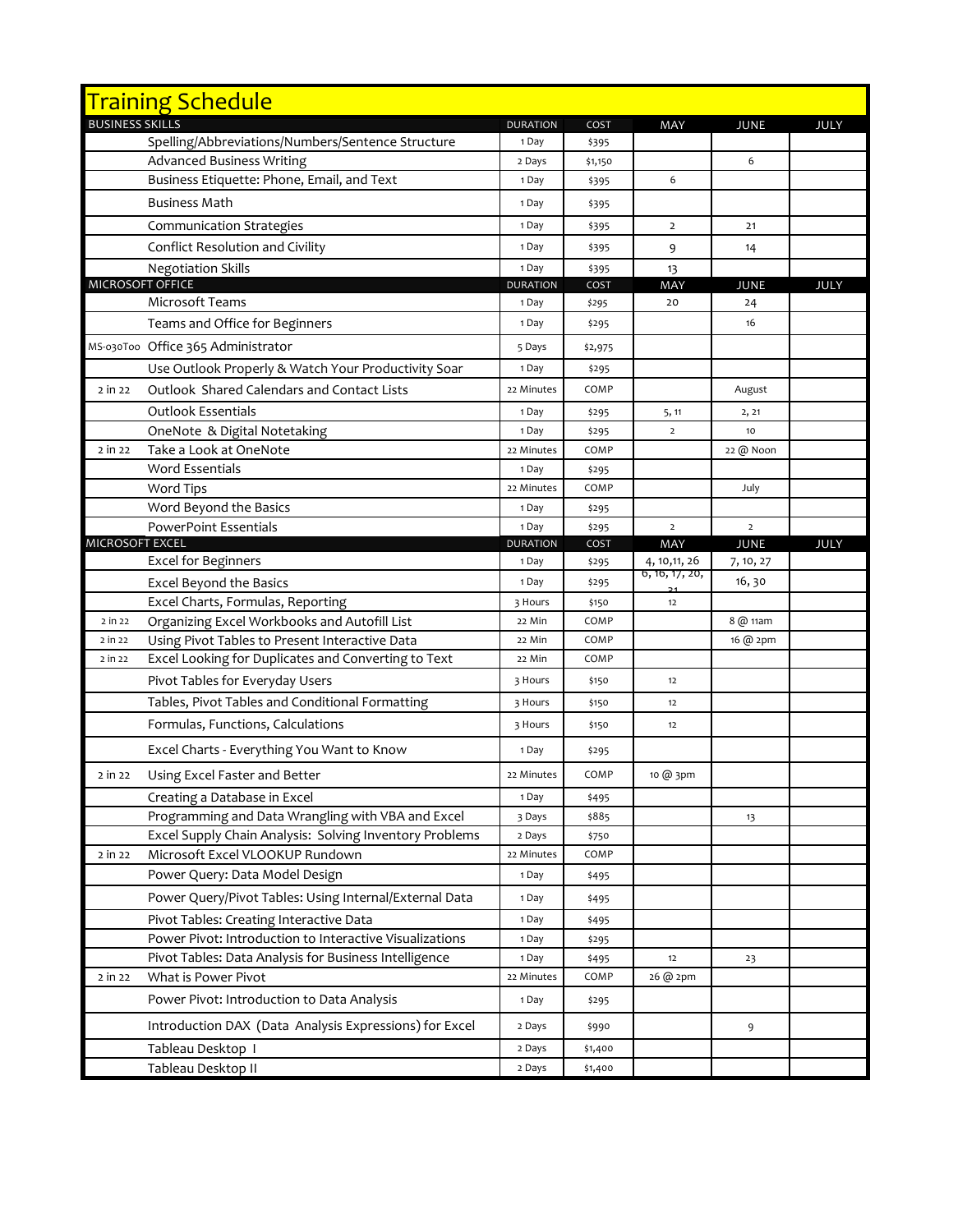|               | MICROSOFT SHAREPOINT                                      | <b>DURATION</b> | COST    | MAY            | <b>JUNE</b>    | JULY         |
|---------------|-----------------------------------------------------------|-----------------|---------|----------------|----------------|--------------|
|               | SharePoint Site User                                      | 1 Day           | \$495   |                | $\overline{2}$ |              |
|               | SharePoint Site Owner with Microsoft Forms and Flow       | 1 Day           | \$495   |                | 8              |              |
|               | SharePoint Advanced Site Owner with Workflow              | 1 Day           | \$495   |                | 14             |              |
|               | Administration                                            |                 |         |                |                |              |
| 55215         | SharePoint Online Power User                              | 4 Days          | \$2,380 | 10             | 6, 28          |              |
| 2 in 22       | SharePoint Tips                                           | 22 Minutes      | COMP    |                |                |              |
|               | MS-040T00 Manage SharePoint and OneDrive in 365           | 3 Days          | \$1,785 |                |                |              |
|               | MS-050T00 SharePoint Hybrid Deployment and Migration      | 5 Days          | \$2,975 |                |                |              |
| 55234         | SharePoint Site Collections and Site Owner Administration | 5 Days          | \$2,975 | 16             |                |              |
| 55197         | SharePoint Server for the Site Owner/Power Users          | 2 Days          | \$1,190 |                | 20             |              |
| 55238         | SharePoint Online for Administrators                      | 3 Days          | \$1,785 | 11             | 27             |              |
|               | Access for Beginners                                      | 2 Days          | \$590   |                | 2, 9           |              |
|               | Access Beyond the Basics                                  | 2 Days          | \$590   |                | 2, 15          |              |
| 2 in 22       | Write Your Own Query Using Access                         | 22 Minutes      | COMP    |                |                | $6$ @ $2$ pm |
|               | Access - Programming with VBA (macros)                    | 3 Days          | \$885   |                |                |              |
|               | MS-203T00 Planning and Configuring a Messaging Platform   | 5 Days          | \$2,975 | 16             |                |              |
|               | MS-700T00 Managing Microsoft Teams                        | 4 Days          | \$2,380 | 9,31           |                |              |
|               | MS-101T00 Microsoft Office 365 Mobility and Security      | 5 Days          | \$2,975 | 2, 23          | 27             |              |
|               | MS-500T00 Microsoft Office 365 Security Administrator     | 4 Days          | \$2,380 |                |                |              |
|               | MS-100T00 Microsoft Office 365 Identity and Services      | 5 Days          | \$2,980 | 9              | 13             |              |
|               | Amazon Web Services                                       | <b>DURATION</b> | COST    | MAY            | <b>JUNE</b>    | JULY         |
|               | Running Containers on Amazon Elastic Kubernetes           | 3 Days          | \$2,025 |                |                |              |
|               | AWS Cloud Financial Management for Builders               | 3 Days          | \$2,025 |                |                |              |
|               | Architecting on AWS                                       | 3 Days          | \$2,025 |                |                |              |
|               | Advanced Architecting on AWS                              | 3 Days          | \$2,025 |                |                |              |
|               | <b>AWS Security Essentials</b>                            | 1 Day           | \$640   |                |                |              |
|               | AWS Cloud Practitioner                                    | 1 Day           | \$675   |                |                |              |
|               | <b>AWS Solutions Architect</b>                            | 4 Days          | \$2,795 |                |                |              |
|               | AWS SysOps Administrator                                  | 3 Days          | \$2,025 |                | 28             |              |
|               | <b>AWS Technical Essentials</b>                           | 1 Day           | \$675   |                |                |              |
|               | DevOps Engineering on AWS                                 | 3 Days          | \$2,025 |                |                |              |
| CYBERSECURITY |                                                           | <b>DURATION</b> | COST    | MAY            | <b>JUNE</b>    | <b>JULY</b>  |
|               | CompTia Security+                                         | 5 Days          | \$2,475 | 2, 23          | 13, 27         |              |
| CCSP          | Certified Cloud Security Professional                     | 5 Days          | \$4,549 | 16             |                |              |
| CISSP         | Certified Information System Security Professional        | 5 Days          | \$3,395 | $\overline{2}$ | 20             |              |
| <b>CND</b>    | Certified Network Defender                                | 5 Days          | \$3,495 |                |                |              |
| CASP+         | CompTIA Advanced Security Practitioner                    | 5 Days          | \$3,295 |                |                |              |
| CySA+         | CompTia Cybersecurity+ Analyst                            | 5 Days          | \$2,475 |                | 13             |              |
| CEH           | Certified Ethical Hacker                                  | 5 Days          | \$3,495 |                |                |              |
| <b>CHFI</b>   | Computer Hacking and Forensics Investigator               | 5 Days          | \$3,495 |                |                |              |
| DoD 8140      | CompTia Cloud+                                            | 5 Days          | \$2,495 | 2, 9           | $\overline{2}$ |              |
| AZ-500T00     | <b>Azure Security</b>                                     | 4 Days          | \$2,380 |                |                |              |
| CRISC         | Certified Risk & Information Systems                      | 3 Days          | \$2,037 |                |                |              |
| <b>CISA</b>   | Certified Information Systems Auditor                     | 5 Days          | \$3,250 |                |                |              |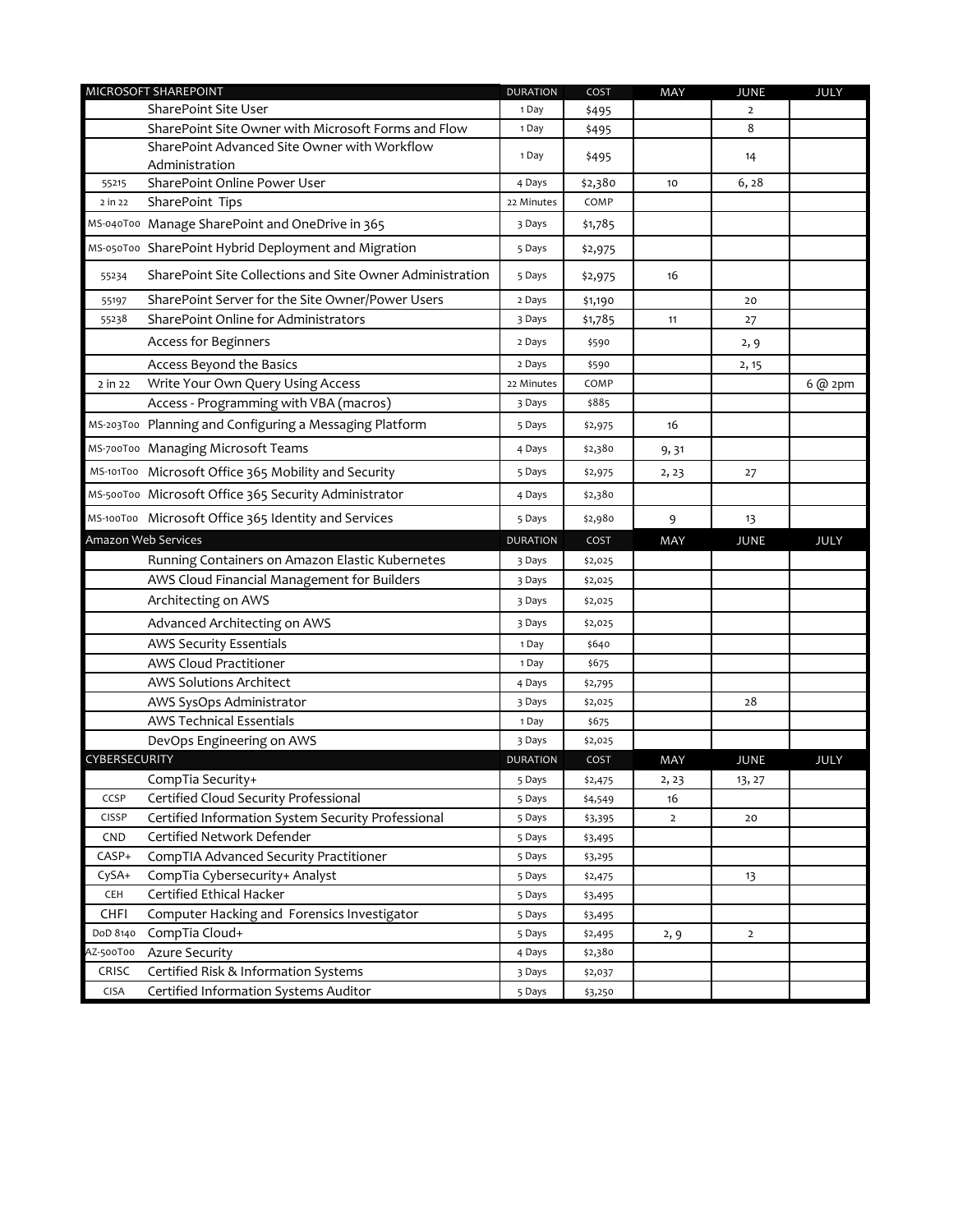| PROGRAMMING  |                                                                 | <b>DURATION</b> | COST    | MAY          | <b>JUNE</b>   | <b>JULY</b> |
|--------------|-----------------------------------------------------------------|-----------------|---------|--------------|---------------|-------------|
| 10975        | Introduction to Programming                                     | 5 Days          | \$2,975 |              |               |             |
|              | AZ-400T00 Designing and Implementing Microsoft DevOps Solutions | 5 Days          | \$2,975 |              |               |             |
|              | DevOps Foundations                                              | 2 Days          | \$1,495 |              | 23            |             |
| SAMC         | Agile Master Certified                                          | 3 Days          | \$2,250 |              |               |             |
| SMC          | Scrum Master Certified                                          | 2 Days          | \$1,495 | 12           | 6             |             |
| SDC          | Scrum Developer Certified                                       | 2 Days          | \$1,495 | 9            |               |             |
|              | Introduction to Agile and Scrum Methodologies                   | 1 Days          | \$495   |              |               |             |
|              | <b>Python Essentials</b>                                        | 5 Days          | \$3,495 |              |               |             |
|              | Introduction to Java                                            | 5 Days          | \$3,495 |              |               |             |
|              | Introduction to R Programing                                    | 4 Days          | \$2,476 |              |               |             |
| 20480        | Programming in HTML5 with JavaScript/CSS                        | 5 Days          | \$2,975 |              |               |             |
| 20703        | System Center Configuration Manager                             | 5 Days          | \$2,975 |              |               |             |
|              | Introduction to DAX for Power BI Desktop Users                  | 2 Days          | \$1,190 |              |               |             |
| <b>AZURE</b> |                                                                 | <b>DURATION</b> | COST    | MAY          | <b>JUNE</b>   | <b>JULY</b> |
|              | AZ-900T00 Azure Fundamentals with Labs                          | 2 Days          | \$1,190 | 2, 27        | 6, 27         |             |
|              | DP-900T00 Azure Data Fundamentals                               | 1 Day           | \$100   |              |               |             |
|              | WS-013T00 Azure Al Fundamentals                                 | 1 Day           | \$100   |              |               |             |
|              | Al-102-T02 Designing and Implementing an Azure Al Solution      | 3 Days          | \$1,785 |              |               |             |
|              | DP-100T01 Designing & Implementing a Data Science Solution      | 3 Days          | \$1,785 | 18           |               |             |
|              | DP-300T00 Administering Relational Model Databases on Azure     | 4 Days          | \$2,380 |              |               |             |
|              | AZ-500T00 Azure Security Technologies                           | 4 Days          | \$2,380 | 31           |               |             |
| AZ-104T00    | Azure Administrator                                             | 4 Days          | \$2,380 | 2, 23        | 27            |             |
|              | AZ-204T00 Developing an Azure Data Solution                     | 5 Days          | \$2,975 |              | 6             |             |
|              | DP-203T00 Data Engineering on Microsoft Azure                   | 4 Days          | \$2,380 |              |               |             |
|              | MICROSOFT WINDOWS SERVER                                        | <b>DURATION</b> | COST    | MAY          | <b>JUNE</b>   |             |
|              | WS-011T00 Windows Server 2019 Administration                    | 5 Days          | \$2,975 |              |               |             |
|              | WS-012T00 Windows Server 2019 Hybrid and Azure laaS             | 3 Days          | \$1,785 |              |               |             |
|              | MD-101T00 Microsoft Modern Desktop Administration               | 5 Days          | \$2,975 | 9            | 6             |             |
| 20740        | Installation, Storage and Compute Windows 2016                  | 5 Days          | \$2,975 |              |               |             |
| 20741        | Networking with Windows Server 2016                             | 5 Days          | \$2,975 |              |               |             |
| 20742        | Identity with Windows Server 2016                               | 5 Days          | \$2,975 |              |               |             |
| 50255        | Managing Windows Environments with Group Policy                 | 5 Days          | \$2,975 |              | 13            |             |
| 4Z-040T00    | Automating Administration with PowerShell                       | 5 Days          | \$2,975 | 2, 9, 16, 23 | 6. 13, 20. 27 |             |
|              | Advanced Automating Administration with PowerShell              | 3 Days          | \$1,785 |              |               |             |
| 10969        | Active Directory Services with Windows Server                   | 5 Days          | \$2,975 |              |               |             |
| 20345-1      | Administering Exchange Server 2016                              | 5 Days          | \$2,975 |              |               |             |
| 20345-2      | Designing and Deploying Exchange Server 2016                    | 5 Days          | \$2,975 |              |               |             |
| 20703-1      | Administering System Center Configuration Manager               | 5 Days          | \$2,975 |              |               |             |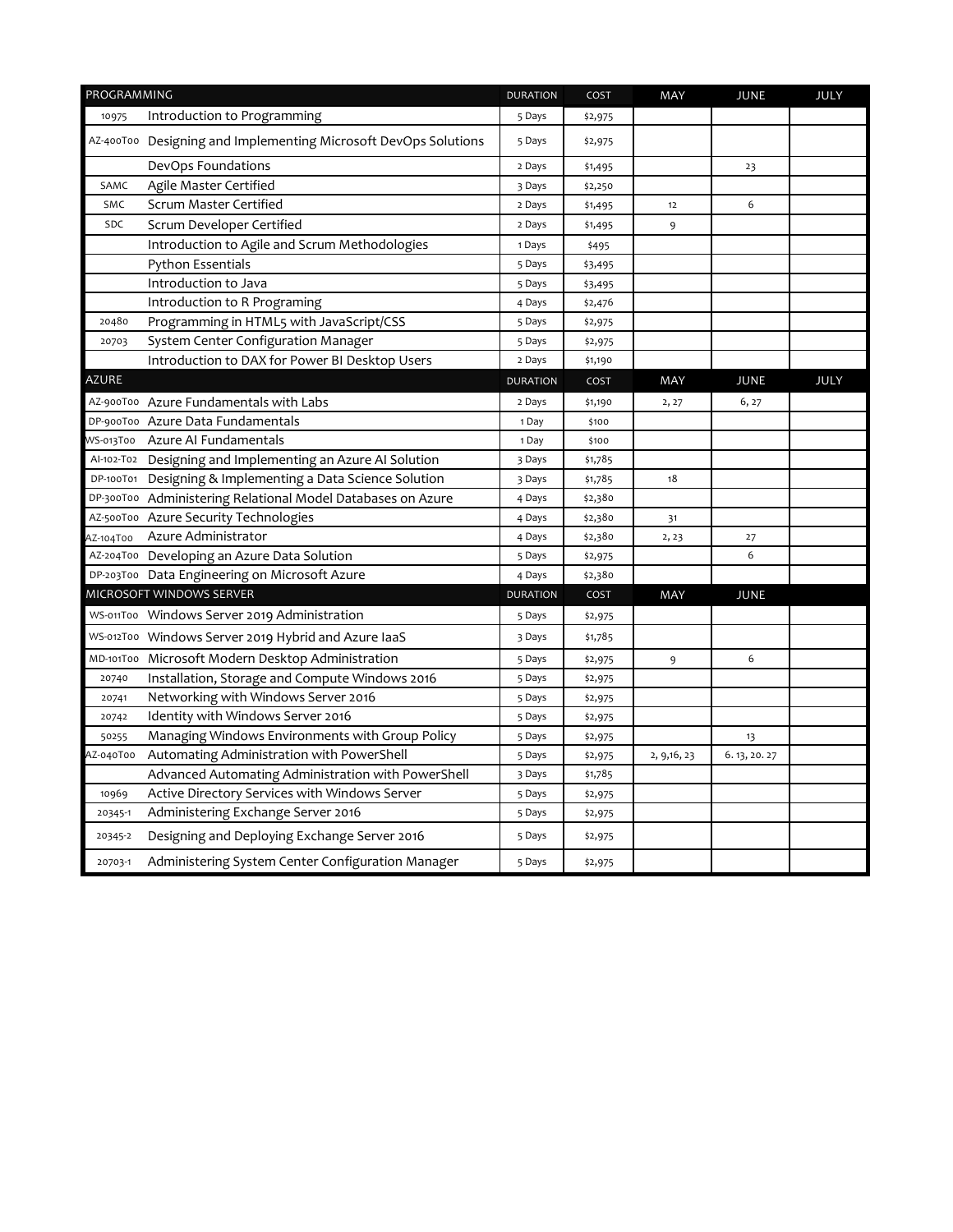|                    | IT MANAGEMENT AND LEADERSHIP                                    | <b>DURATION</b> | COST    | <b>MAY</b>     | <b>JUNE</b>   | <b>JULY</b> |
|--------------------|-----------------------------------------------------------------|-----------------|---------|----------------|---------------|-------------|
|                    | ITIL4 Foundations                                               | 2 Days          | \$1,695 | 9, 23          | 2, 14, 20, 23 |             |
| <b>HVIT</b>        | ITIL High Velocity IT                                           | 3 Days          | \$2,385 |                |               |             |
|                    | ITIL Managing Professional Transition                           | 5 Days          | \$3,475 |                |               |             |
|                    | <b>ITIL Practitioner - Healthcare</b>                           | 2 Days          | \$1,695 |                |               |             |
|                    | PROJECT MANAGEMENT                                              | <b>DURATION</b> | COST    | MAY            | <b>JUNE</b>   | <b>JULY</b> |
|                    | Project Management Fundamentals                                 | 1 Day           | \$595   |                | 13            |             |
|                    | Microsoft Project for Beginners                                 | 1 Day           | \$395   | 31             | 14            |             |
|                    | Microsoft Project Beyond the Basics                             | 1 Day           | \$395   | 12             | 3, 15         |             |
|                    | PMI Certified: PMP Project Management Professional              | 5 Days          | \$2,995 | 9              | 6             |             |
| CAPM               | Certified Associate in Project Management                       | 4 Days          | \$2,380 |                | 13            |             |
| <b>AGILE/SCRUM</b> |                                                                 |                 | COST    | MAY            | <b>JUNE</b>   |             |
|                    | Introduction to Scrum and Agile Methodologies                   | 1 Day           | \$475   |                |               |             |
| SAMC               | Agile Master Certified                                          | 3 Days          | \$2,250 |                |               |             |
| SMC                | Scrum Master Certified                                          | 2 Days          | \$1,495 |                |               |             |
| <b>SDC</b>         | Scrum Developer Certified                                       | 2 Days          | \$1,495 |                |               |             |
|                    | <b>BUSINESS ANALYSIS</b>                                        | <b>DURATION</b> | COST    | <b>MAY</b>     | <b>JUNE</b>   | JULY        |
| BA01               | <b>Business Analysis Essentials</b>                             | 2 Days          | \$1,395 | $\overline{2}$ |               |             |
|                    | Foundations of Business Analysis                                | 4 Days          | \$2,660 |                | 6             |             |
| BA02               | <b>Strategic Business Analysis</b>                              | 2 Days          | \$1,395 | 9              |               |             |
| CBAP               | Certified Business Analysis Professional CBAP/CCBA Exam<br>Prep | 4 Days          | \$2,695 |                |               |             |
|                    | <b>Writing Effective Business Cases</b>                         | 2 Days          | \$1,395 |                | 22            |             |
| BA04               | Eliciting and Writing Effective Requirements                    | 3 Days          | \$1,795 |                | 13            |             |